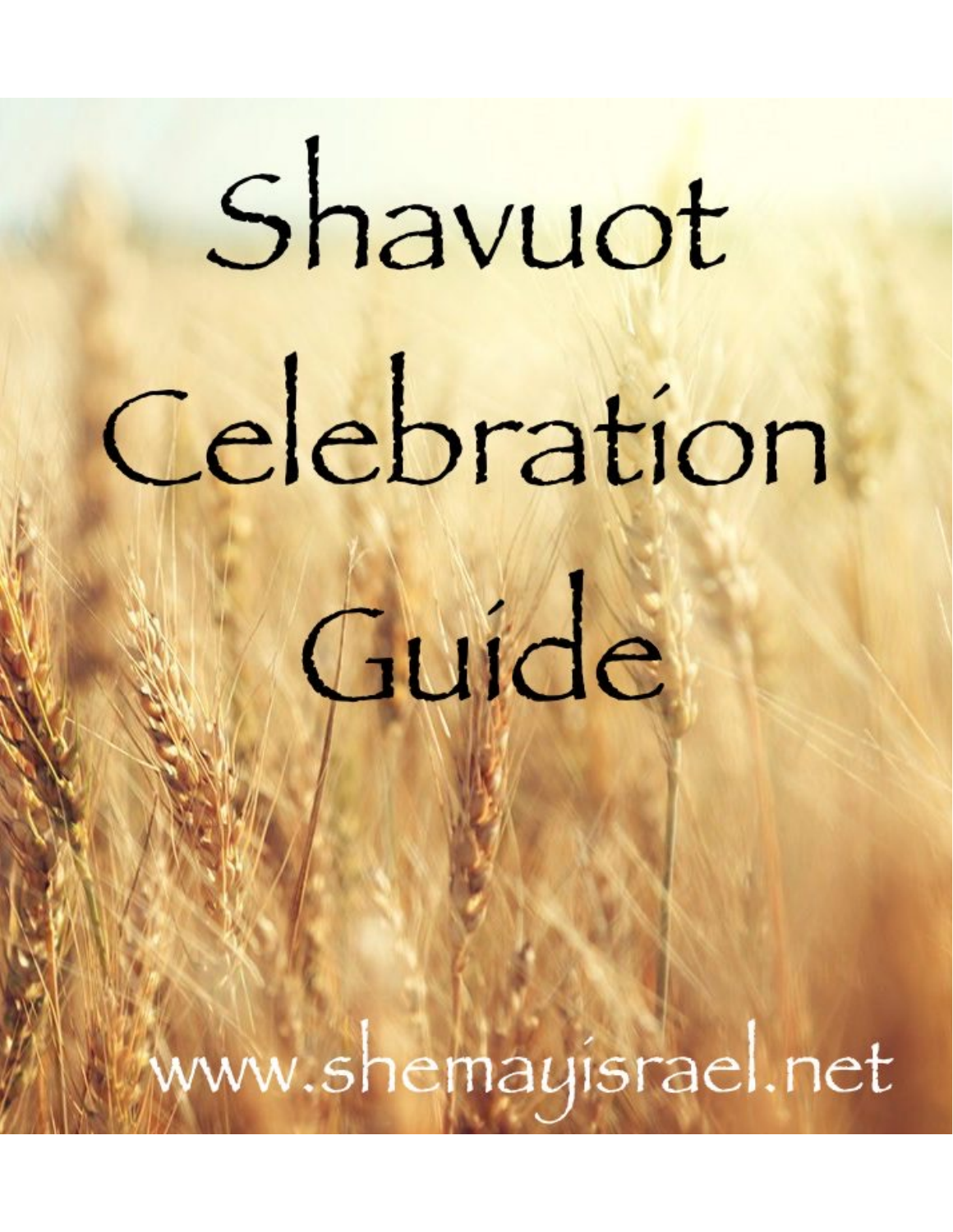# Shavuot

### Introduction

There are very few Commandments concerning Shavuot although it has great prophetic significance. This guide is intended to assist you in understanding the significance of Shavuot in YHWH's plan for restoring Yisrael through Messiah Yahushua. May you find this information helpful and enriching as you rehearse the Appointed Time of Shavuot. Hag sameach!

### The Feast of Shavuot

Here is the Command in Deuteronomy:

"*9 You shall count seven weeks for yourself; begin to count the seven weeks from the time you begin to put the sickle to the grain. 10 Then you shall keep the Feast of Weeks to YHWH your Elohim with the tribute of a freewill offering from your hand, which you shall give as YHWH your Elohim blesses you. <sup>11</sup> You shall rejoice before YHWH your Elohim, you and your son and your daughter, your male servant and your female servant, the Levite who is within your gates, the stranger and the fatherless and the widow who are among you, at the place where YHWH your Elohim chooses to make His Name abide. 12 And you shall remember that you were a slave in Egypt, and you shall be careful to observe these statutes.*" Deuteronomy 16:9-12

We read that Shavuot is intimately connected with the counting of weeks.

The emphasis is clearly on weeks and sevens. That is why this Feast is called Shavuot – it is the plural form of seven and week which in Hebrew is "shavua".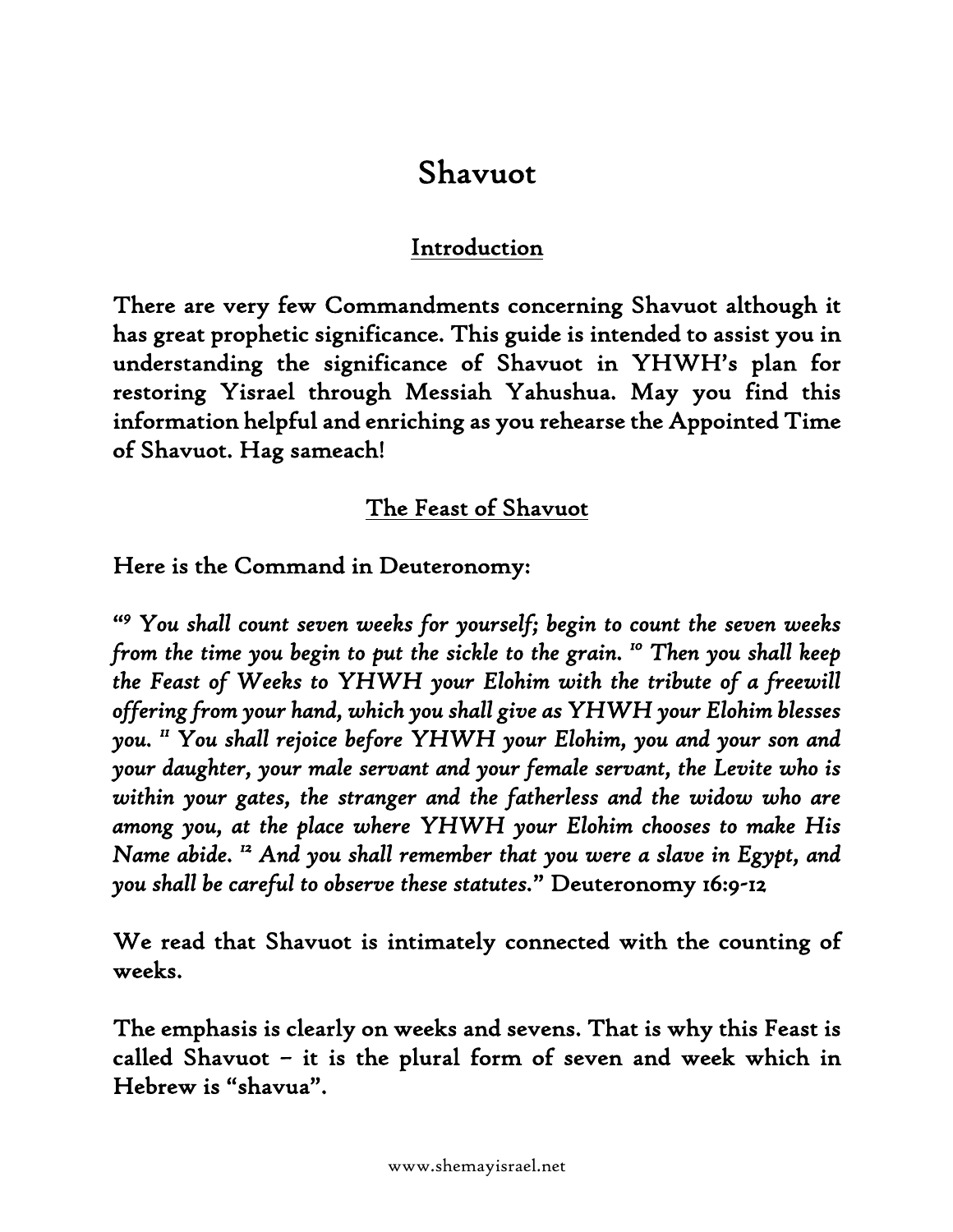The celebration of Shavuot is also connected with Passover and Unleavened Bread as we just read.

We are to rejoice and also remember the time of slavery in Egypt.

That is why Shavuot is considered the culmination/conclusion - "atzeret" of Passover.

The two Appointed Times are intimately connected by the counting of weeks and days and the fact that they span the barley and the wheat harvests.

So we see an emphasis on the grain during this period of time – particularly wheat.

The Command to count and to celebrate is for Yisrael and Yisrael is the Assembly of people in Covenant with YHWH.

They are the people who first trusted in the blood of the Lamb at Passover.

They are the Assembly who partook of the Covenant meal and they are the ones who left Egypt as a conquering army.

There is an interesting fact that many do not see because they do not read the Hebrew.

In fact, the Scriptures go on to record: "*Elohim led the people around by way of the wilderness of the Red Sea. And the children of Yisrael went up in orderly ranks out of the land of Egypt*." Exodus 13:18

The Hebrew word for "orderly ranks" is "hamashym" which literally means: "fifty".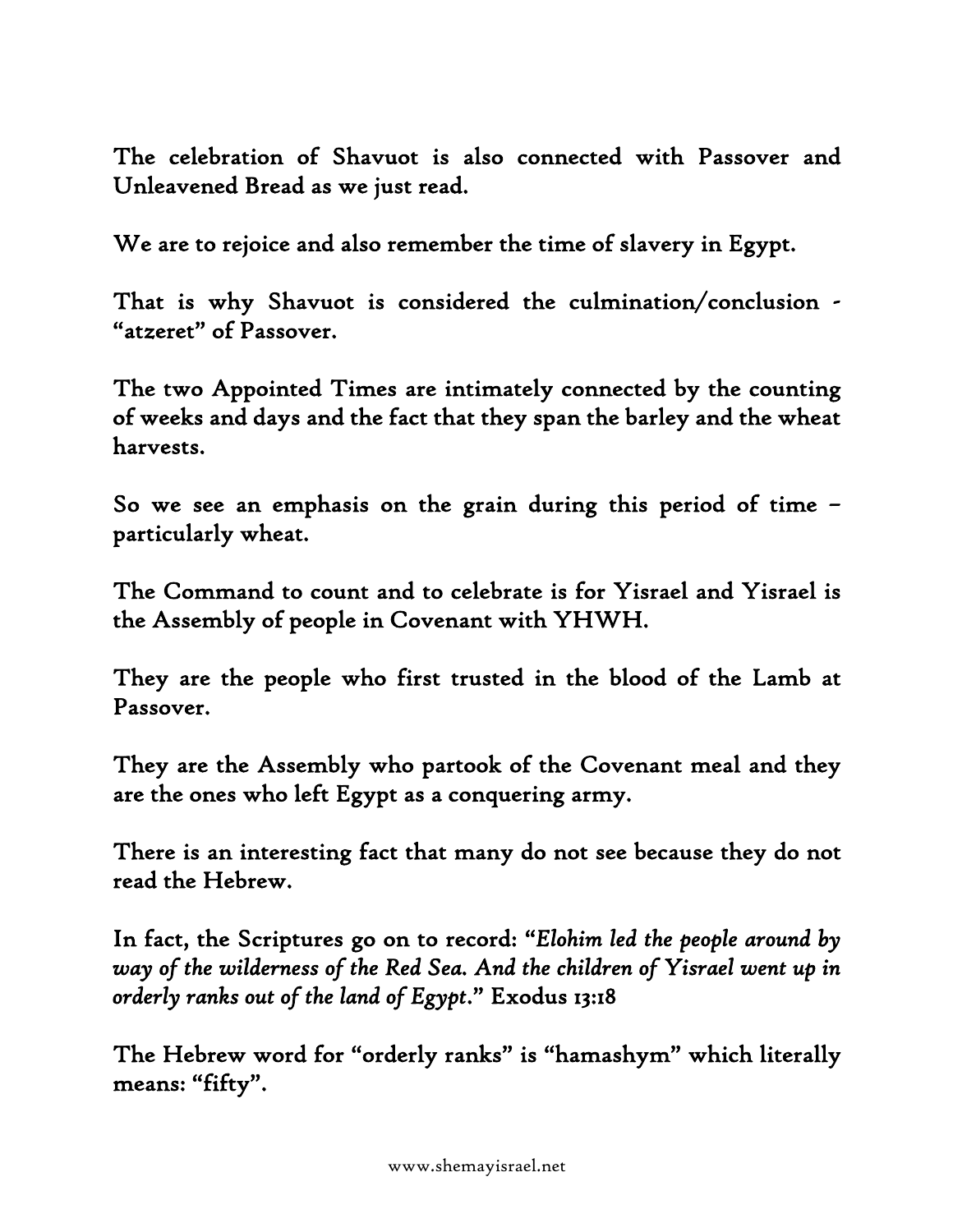The Yisraelites departed Egypt, the most powerful empire of the time, leaving them completely decimated. They marched out as a conquering army in companies of 50, but that was only the beginning of the process of redemption.

While they started their journey during the Feast of Unleavened Bread, they did not cross the Red Sea until the last Day of the Feast on Day 21 of Month 1.

# Mount Sinai

When they finally arrived at Mount Sinai on Day 5 of Month 3 they were given instructions to prepare for a great promise.

"3 And Moses went up to Elohim, and YHWH called to him from the mountain, saying, 'Thus you shall say to the house of Jacob, and tell the children of Yisrael: <sup>4</sup> You have seen what I did to the Egyptians, and *how* I bore you on eagles' wings and brought you to Myself. <sup>5</sup> Now therefore, if you will indeed obey My voice and keep My covenant, then you shall be a special treasure to Me above all people; for all the earth*is* Mine.  $^6$  And you shall be to Me a kingdom of priests and a holy nation.' These *are* the words which you shall speak to the children of Yisrael." Exodus 19:3-6

The promise was conditional - Yisrael needed to obey.

Moses brought the proposal to the people.

"7 So Moses came and called for the elders of the people, and laid before them all these words which YHWH commanded him. <sup>8</sup> Then all the people answered together and said, 'All that YHWH has spoken we will do.' So Moses brought back the words of the people to YHWH." Exodus 19:7-8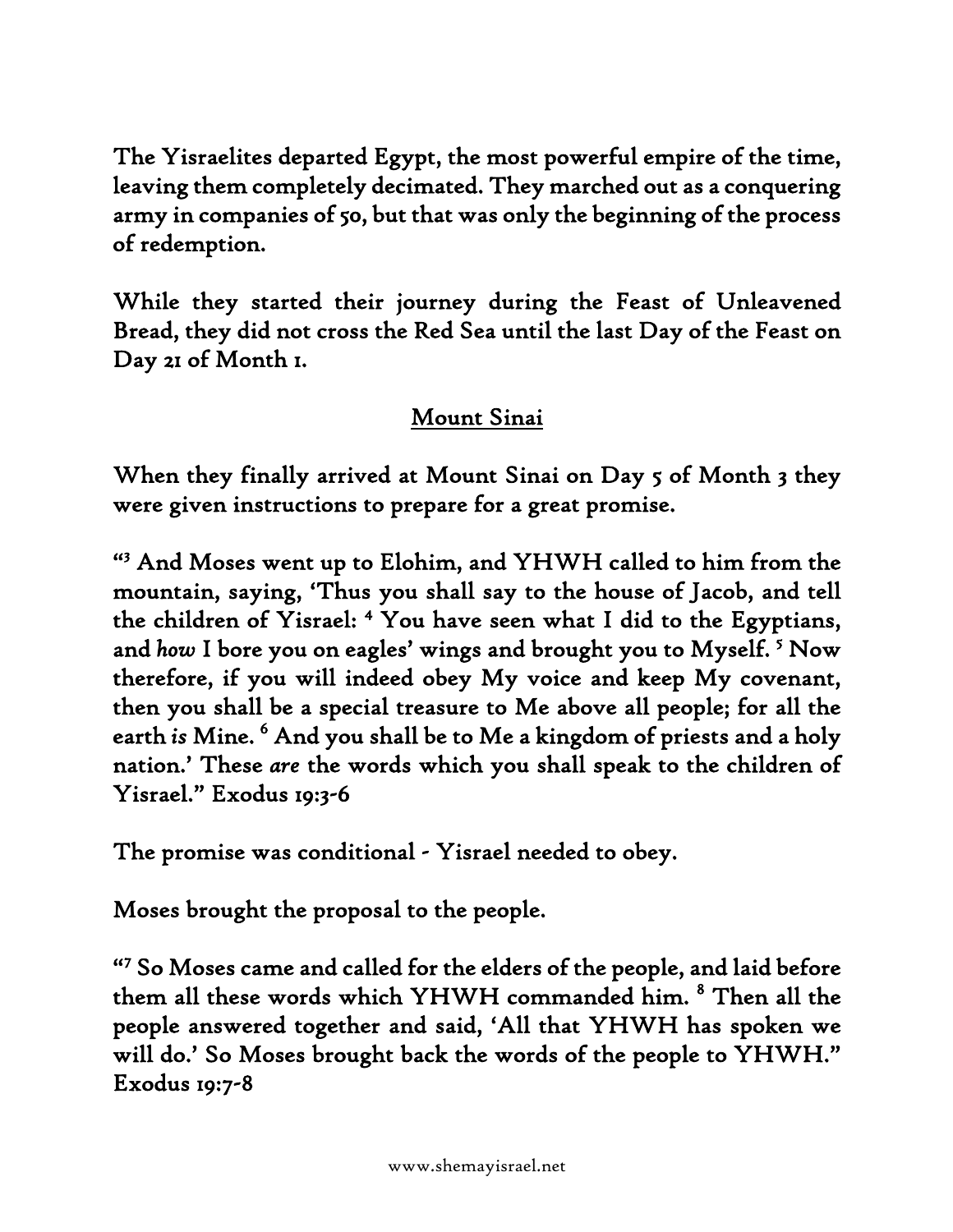So on the 48<sup>th</sup> Day of the Omer Count Moses received this instruction:

 $\mathrm{``}$  Then YHWH said to Moses, 'Go to the people and consecrate them today and tomorrow, and let them wash their clothes. " And let them be ready for the third day. For on the third day YHWH will come down upon Mount Sinai in the sight of all the people. <sup>12</sup> You shall set bounds for the people all around, saying, 'Take heed to yourselves *that* you do *not* go up to the mountain or touch its base. Whoever touches the mountain shall surely be put to death. 13 Not a hand shall touch him, but he shall surely be stoned or shot *with an arrow;* whether man or beast, he shall not live.' When the yovel (shofar) sounds long, they shall come near the mountain." Exodus 19:10-13

The Yisraelites were supposed to wash their bodies and their clothes. They were getting ready to attend a wedding.

Here we see a mystery built into this passage and one of those instances when reading the Hebrew is important.

Many translations state "When the 'trumpet' sounds long" but the passage actually reads "When the 'yovel' sounds long".

The 'yovel' = the 'jubilee'. So it is referring to the Jubilee shofar.

# The Jubilee

We read about the Jubilee in Leviticus 25:

<sup>41</sup> And YHWH spoke to Moses on Mount Sinai, saying, <sup>2</sup> Speak to the *children of Yisrael, and say to them: When you come into the land which I give you, then the land shall keep a sabbath to YHWH. <sup>3</sup>Six years you shall sow your field, and six years you shall prune your vineyard, and gather its*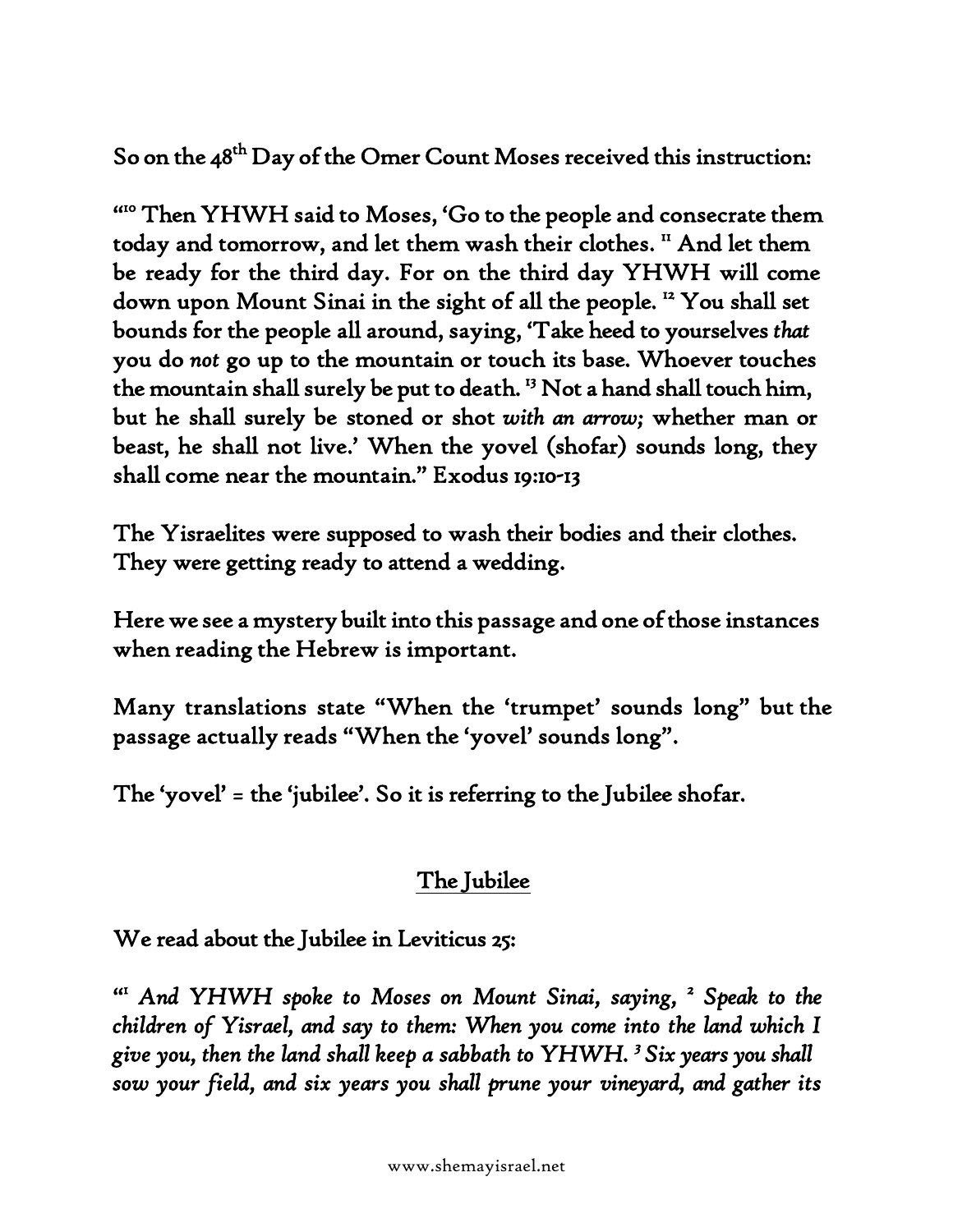*fruit; <sup>4</sup> but in the seventh year there shall be a sabbath of solemn rest for the land, a sabbath to YHWH. You shall neither sow your field nor prune your vineyard. <sup>5</sup> What grows of its own accord of your harvest you shall not reap, nor gather the grapes of your untended vine, for it is a year of rest for the land.*  <sup>6</sup> And the sabbath produce of the land shall be food for you: for you, your male *and female servants, your hired man, and the stranger who dwells with you, <sup>7</sup> for your livestock and the beasts that are in your land - all its produce shall be for food. <sup>8</sup> And you shall count seven sabbaths of years for yourself, seven times seven years; and the time of the seven sabbaths of years shall be to you forty-nine years. <sup>9</sup> Then you shall cause the shofar of the Jubilee to sound on the tenth day of the seventh month; on the Day of Atonement you shall make the shofar to sound throughout all your land. 10 And you shall consecrate the fiftieth year, and proclaim liberty throughout all the land to all its inhabitants. It shall be a Jubilee for you; and each of you shall return to his possession, and each of you shall return to his family. 11 That fiftieth year shall be a Jubilee to you; in it you shall neither sow nor reap what grows of its own accord, nor gather the grapes of your untended vine. 12 For it is the Jubilee; it shall be holy to you; you shall eat its produce from the field.*" Leviticus 25:1-12

So we can see a connection with the Jubilee and Shavuot.

We counted seven sevens to arrive at Shavuot.

We count seven sevens to get to the Jubilee.

We counted 50 days to arrive at Shavuot.

We count 50 years to arrive at the Jubilee Year.

As we continue we will see an even more amazing connection with the Jubilee.

# Sinai continued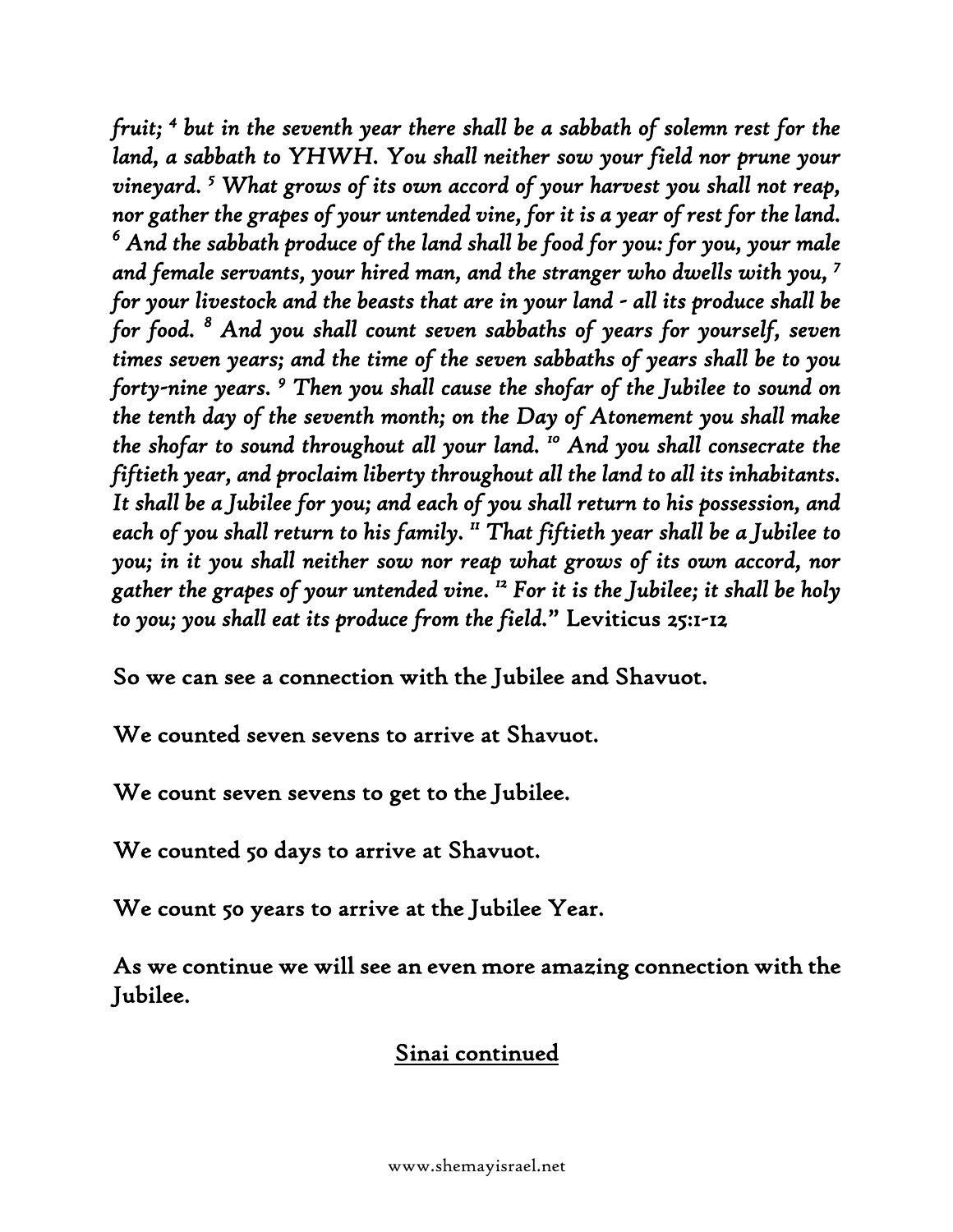The story of Shavuot continues by describing the preparation leading up to Shavuot:

"<sup>14</sup> So Moses went down from the mountain to the people and sanctified the people, and they washed their clothes.<sup>15</sup> And he said to the people, 'Be ready for the third day; do not come near *your* wives.' 16 Then it came to pass on the third day, in the morning, that there were thunderings and lightnings, and a thick cloud on the mountain; and the sound of the shofar was very loud, so that all the people who *were* in the camp trembled. 17 And Moses brought the people out of the camp to meet with Elohim, and they stood at the foot of the mountain.<sup>18</sup> Now Mount Sinai *was* completely in smoke, because YHWH descended upon it in fire. Its smoke ascended like the smoke of a furnace, and the whole mountain quaked greatly. 19 And when the blast of the shofar sounded long and became louder and louder, Moses spoke, and Elohim answered him by voice.<sup>20</sup> Then YHWH came down upon Mount Sinai, on the top of the mountain. And YHWH called Moses to the top of the mountain, and Moses went up. 21 And YHWH said to Moses, 'Go down and warn the people, lest they break through to gaze at YHWH, and many of them perish.<sup>22</sup> Also let the priests who come near YHWH consecrate themselves, lest YHWH break out against them.' <sup>23</sup> But Moses said to YHWH, 'The people cannot come up to Mount Sinai; for You warned us, saying, 'Set bounds around the mountain and consecrate it.' 24 Then YHWH said to him, 'Away! Get down and then come up, you and Aaron with you. But do not let the priests and the people break through to come up to YHWH, lest He break out against them.'  $^{\text{25}}$  So Moses went down to the people and spoke  $^{\text{2}}$ to them." Exodus 19:14-25

So this incredible event occurred in the morning, when YHWH descended upon the mountain.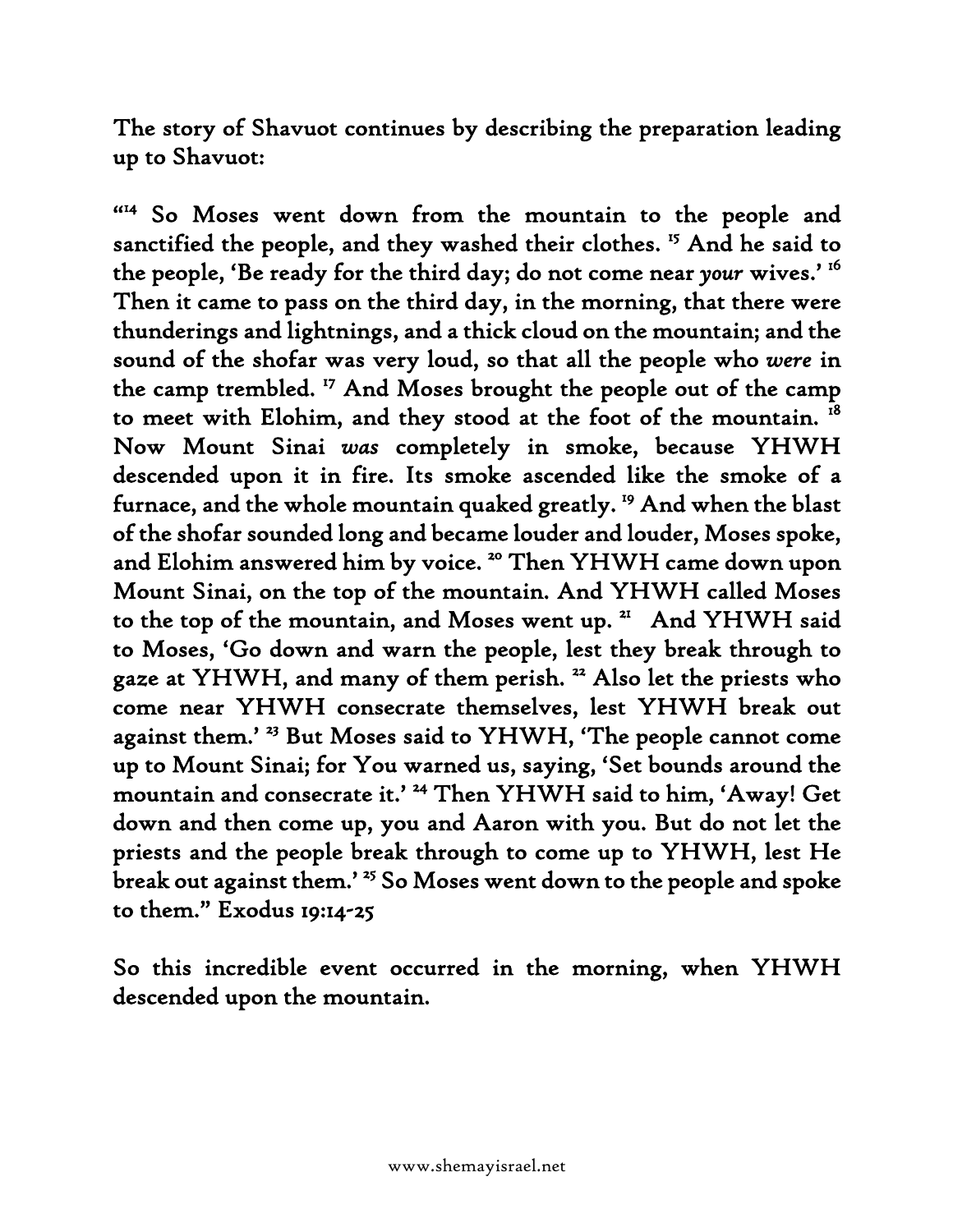It was Day 50 in the Omer count marked by a long and loud shofar blast that grew louder and louder. It included fire and smoke and a tremendous earthquake.

Shavuot is best known for the giving of the Torah, but all of the Torah was not given on Shavuot – only the Ten Commandments.

### The Ten Commandments

"1 And Elohim spoke all these words, saying: <sup>2</sup> I *am* YHWH your Elohim, who brought you out of the land of Egypt, out of the house of bondage. 3 You shall have no other gods before Me. 4 You shall not make for yourself a carved image - any likeness *of anything* that *is* in heaven above, or that *is* in the earth beneath, or that *is* in the water under the earth; <sup>5</sup> you shall not bow down to them nor serve them. For I, YHWH your Elohim, *am* a jealous Elohim, visiting the iniquity of the fathers upon the children to the third and fourth *generations* of those who hate Me, 6 but showing mercy to thousands, to those who love Me and keep My Commandments. <sup>7</sup> You shall not take the Name of YHWH your Elohim in vain, for YHWH will not hold *him* guiltless who takes His name in vain.  $^8$  Remember the Sabbath day, to keep it set apart. <sup>9</sup> Six days you shall labor and do all your work, <sup>10</sup> but the seventh day *is* the Sabbath of YHWH your Elohim. *In it* you shall do no work: you, nor your son, nor your daughter, nor your male servant, nor your female servant, nor your cattle, nor your stranger who *is* within your gates. 11 For *in* six days YHWH made the heavens and the earth, the sea, and all that *is* in them, and rested the seventh day. Therefore, YHWH blessed the Sabbath day and hallowed it.<sup>12</sup> Honor your father and your mother, that your days may be long upon the land which YHWH your Elohim is giving you.<sup>13</sup> You shall not murder.<sup>14</sup> You shall not commit adultery.<sup>15</sup> You shall not steal.<sup>16</sup> You shall not bear false witness against your neighbor. 17 You shall not covet your neighbor's house; you shall not covet your neighbor's wife, nor his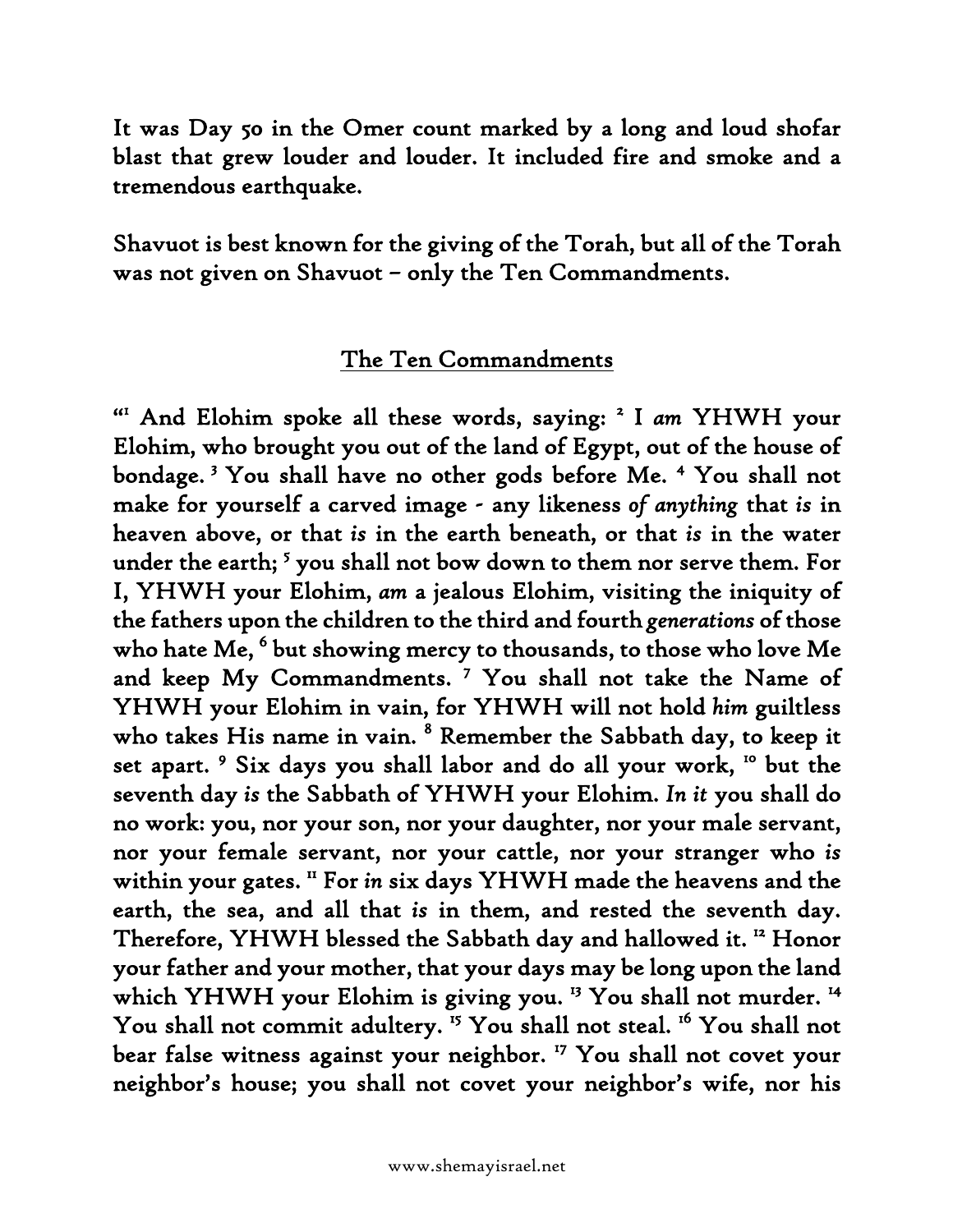male servant, nor his female servant, nor his ox, nor his donkey, nor anything that *is* your neighbor's. 18 Now all the people witnessed the thunderings, the lightning flashes, the sound of the shofar, and the mountain smoking; and when the people saw *it,* they trembled and stood afar off. 19 Then they said to Moses, 'You speak with us, and we will hear; but let not Elohim speak with us, lest we die.' 20 And Moses said to the people, 'Do not fear; for Elohim has come to test you, and that His fear may be before you, so that you may not sin."  $21$  So the people stood afar off, but Moses drew near the thick darkness where Elohim *was."* Exodus 20:1-21

### The Mediator

The people did not want to hear anymore from YHWH. They wanted to hear from Moses.

So Shavuot provided a pattern for a mediator of the Covenant and it also led to the need for a renewal.

It was supposed to be a wedding and the Commandments were the wedding contract.

Yisrael needed to hear all of the terms. The Covenant could not be completed until the terms were published and agreed upon.

Moses alone went into the thick darkness where Elohim was and received further instructions.

One of the Commands involved the three Hags (Feasts) – the Pilgrimage Feasts

 $14$  Three times you shall keep a feast to Me in the year:  $15$  You shall keep the Feast of Unleavened Bread (you shall eat unleavened bread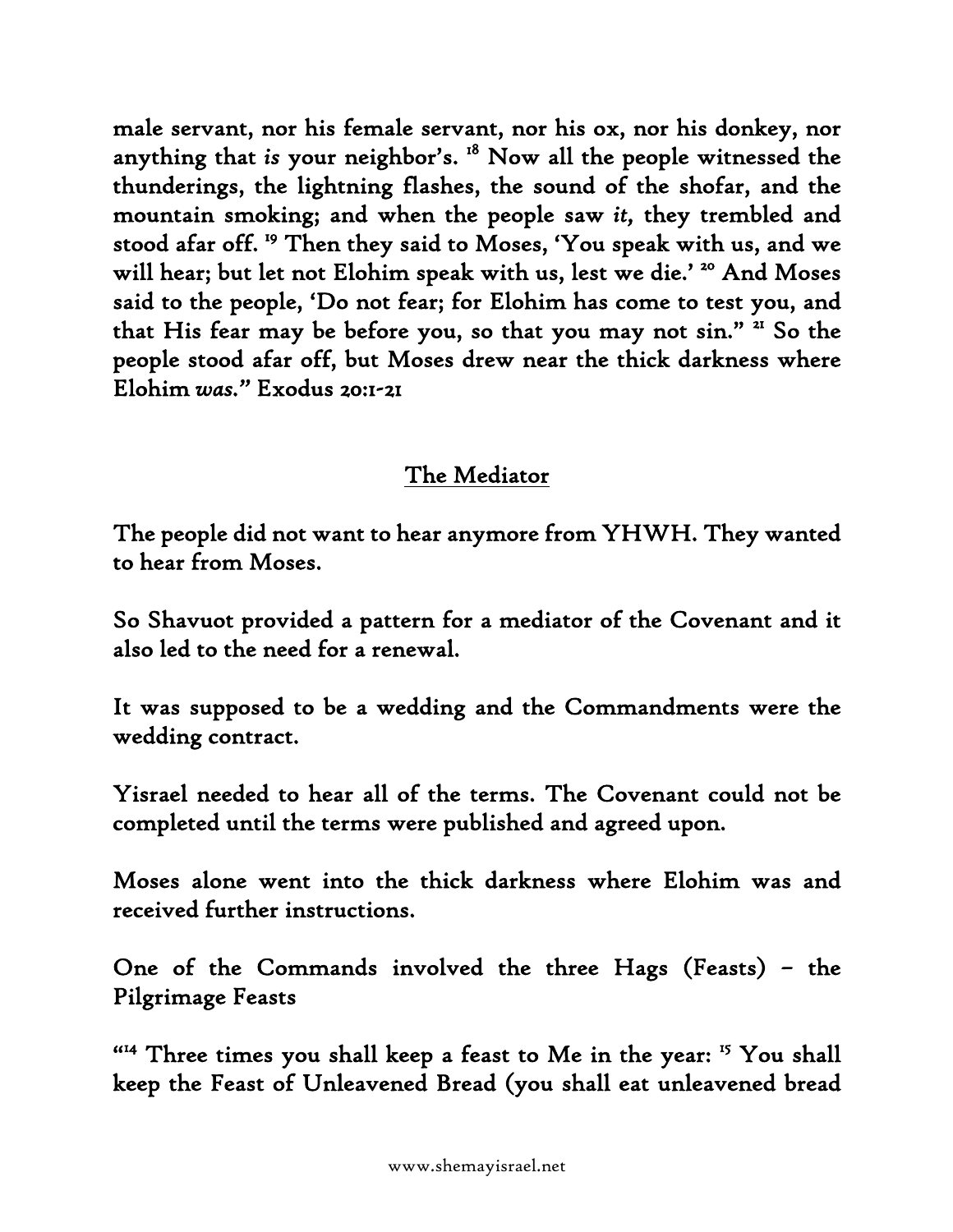seven days, as I commanded you, at the time appointed in the month of the Abib, for in it you came out of Egypt; none shall appear before Me empty); <sup>16</sup> and the Feast of Harvest, the firstfruits of your labors which you have sown in the field; and the Feast of Ingathering at the end of the year, when you have gathered in *the fruit of* your labors from the field.<sup>17</sup> Three times in the year all your males shall appear before the Adon YHWH." Exodus 23:14-17

Notice that Shavuot is first referred to as the Feast of the Harvest.

# The Marriage Covenant

After receiving Commandments, Moses then came out of the darkness and spoke all the words and the people agreed.

He then wrote the words in the Scroll of the Covenant and read them in the hearing of the people. This was the "ketubah" – the marriage contract.

He performed a slaughtering and sprinkled the blood, thus elevating the agreement into a Blood Covenant.

The Covenant was memorialized by a meal with the Elders of Yisrael.

"<sup>9</sup> Then Moses went up, also Aaron, Nadab, and Abihu, and seventy of the elders of Yisrael, 10 and they saw the Elohim of Yisrael. And *there was* under His feet as it were a paved work of sapphire stone, and it was like the very heavens in *its* clarity. <sup>II</sup> But on the nobles of the children of Yisrael He did not lay His hand. So they saw Elohim, and they ate and drank. 12 Then YHWH said to Moses, 'Come up to Me on the mountain and be there; and I will give you tablets of stone, and the Torah and Commandments which I have written, that you may teach them.'" Exodus 24:9-12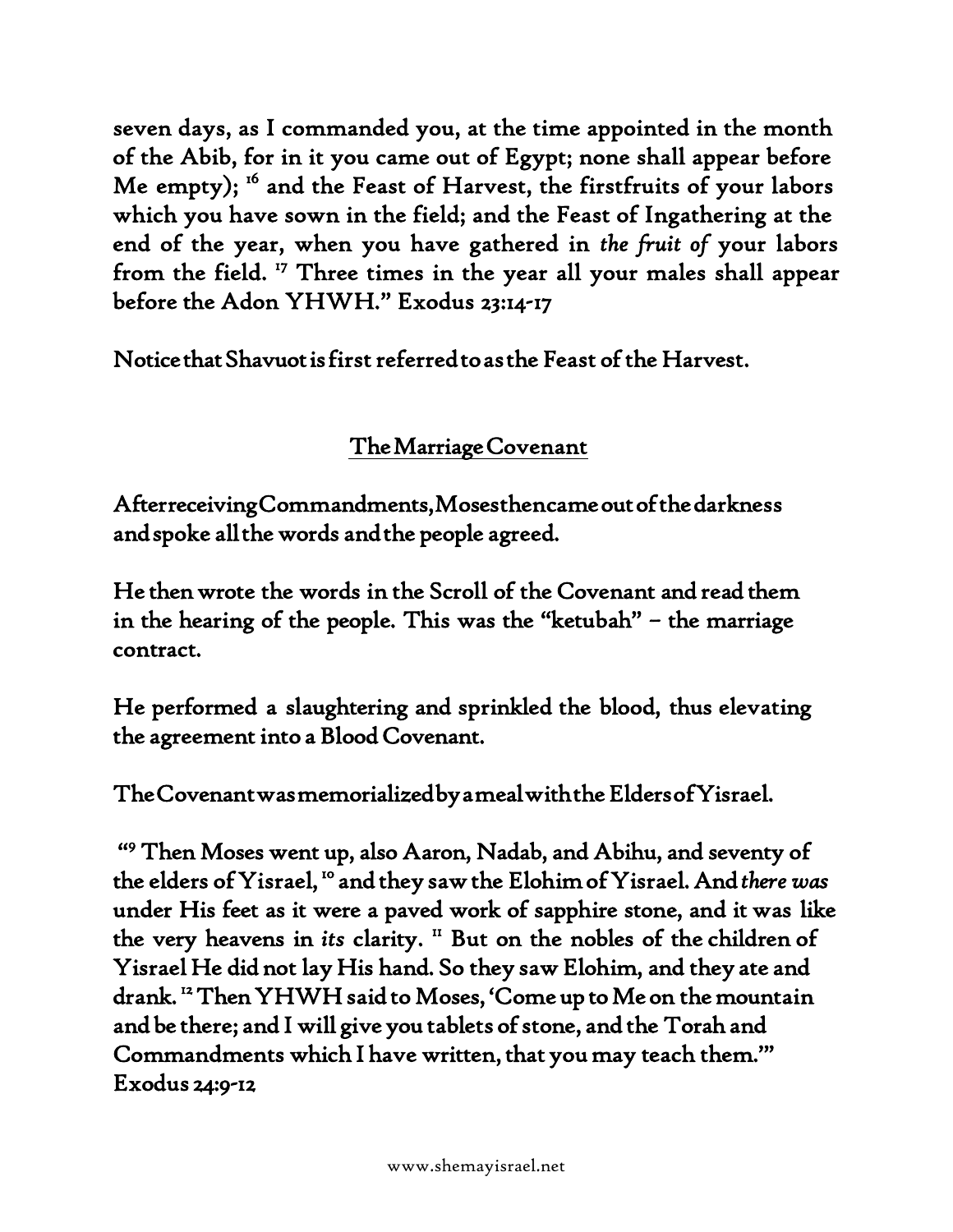So while there was an agreement, the process was not complete until YHWH signed off and consummated the relationship.

Moses and Joshua went up to complete the process and receive the final documentation.

They went up the mountain for 40 days and 40 nights and Moses received detailed instructions for building the House of YHWH and consecrating the priesthood. YHWH concluded by emphasizing the Sabbath as a sign.

"And when He had made an end of speaking with him on Mount Sinai, He gave Moses two tablets of the Testimony, tablets of stone, written with the finger of Elohim." Exodus 31:18

Moses received the Testimony on tablets of stone – the signed agreement. YHWH signs with fire so His agreement was literally "etched in stone". Some traditions indicate that it was sapphire from the Throne Room.

### The Broken Covenant

When Moses went down he found that some in Yisrael "rose up to play". They were fornicating with an Egyptian god – pretending that they were having a Feast for YHWH.

Yisrael was no longer a pure and undefiled virgin bride. She played the harlot while Moses was on the Mountain.

The Covenant had been broken before the wedding ceremony was fully completed.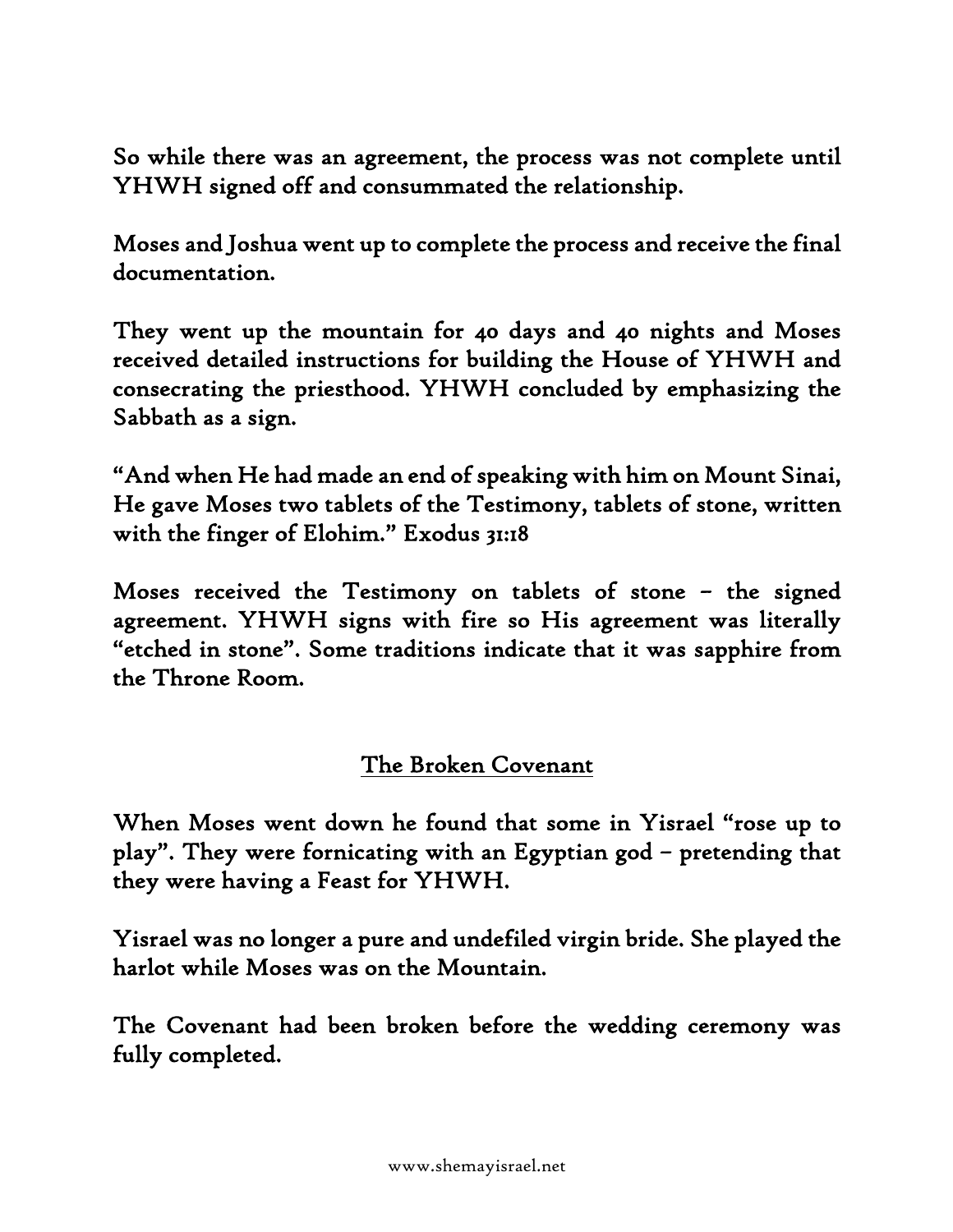Instead of building the marital residence and moving in together, YHWH needed to determine whether He would start over with Moses or renew the Covenant with Yisrael.

Moses intervened for a renewal.

That renewal involved Moses going up and down the mountain 2 more 40 day periods. All tolled – He spent 120 days on the mountain as a mediator for Yisrael.

He came down with a second set of tablets that he had to carve out of stone himself, but written by YHWH.

Moses came down on Day 10 of Month 7 which was Yom Kippur and some also believe that it was the First Day of the Jubilee Year.

So through the Shavuot rehearsal we see a complete connection between the so-called Spring Feasts and the Fall Feasts through the renewal of the Covenant and we see that all pointing to a final restoration in the Year of Jubilee.

# The Helper

We also see an amazing fulfillment of the Shavuot rehearsal after the resurrection and Ascension of Yahushua who promised that the Father would send the Helper.

"But the Helper, the Set Apart Spirit, whom the Father will send in My Name, He will teach you all things, and bring to your remembrance all things that I said to you." John 14:26

"<sup>8</sup> And when He has come, He will convict the world of sin, and of righteousness, and of judgment: <sup>9</sup> of sin, because they do not believe in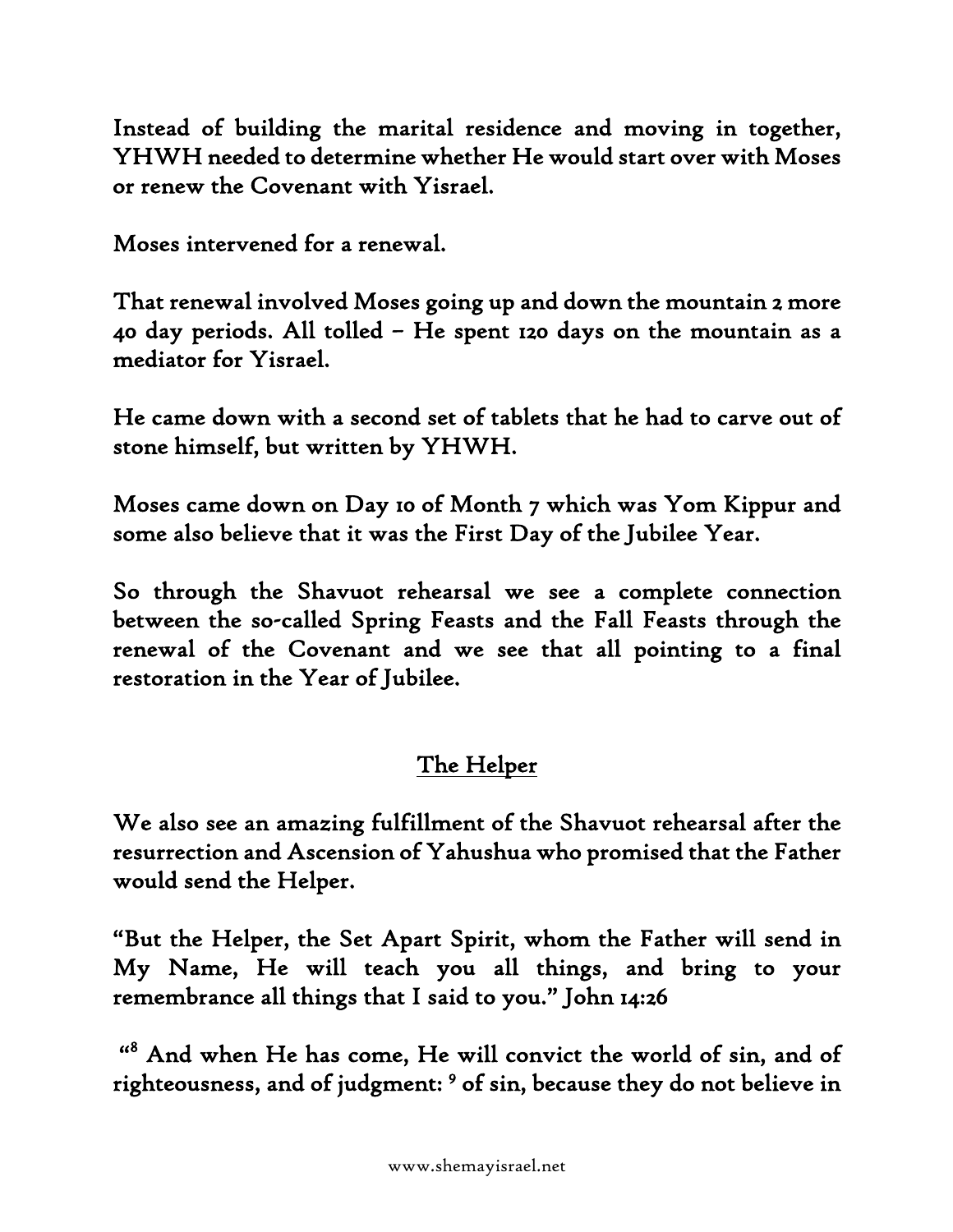Me; 10 of righteousness, because I go to My Father and you see Me no more; 11 of judgment, because the ruler of this world is judged." John 16:8-10

### Jerusalem

We read about the Helper being sent on Shavuot in Acts 2

" When the Day of Shavuot had fully come, they were all with one accord in one place.<sup>2</sup> And suddenly there came a sound from heaven, as of a rushing mighty wind, and it filled the whole house where they were sitting.<sup>3</sup> Then there appeared to them divided tongues, as of fire, and *one* sat upon each of them. 4 And they were all filled with the Holy Spirit and began to speak with other tongues, as the Spirit gave them utterance. 5 And there were dwelling in Jerusalem Yahudim, devout men, from every nation under heaven.  $^6$  And when this sound occurred, the multitude came together, and were confused, because everyone heard them speak in his own language. <sup>7</sup> Then they were all amazed and marveled, saying to one another, "Look, are not all these who speak Galileans? <sup>8</sup> And how *is it that* we hear, each in our own language in which we were born? <sup>9</sup> Parthians and Medes and Elamites, those dwelling in Mesopotamia, Judea and Cappadocia, Pontus and Asia, <sup>10</sup> Phrygia and Pamphylia, Egypt and the parts of Libya adjoining Cyrene, visitors from Rome, both Jews and proselytes, "Cretans and Arabs - we hear them speaking in our own tongues the wonderful works of Elohim. 12 So they were all amazed and perplexed, saying to one another, 'Whatever could this mean?'" Acts 2:1-12

Of course, the connection with Sinai cannot be ignored.

This event happened on the same day – Shavuot.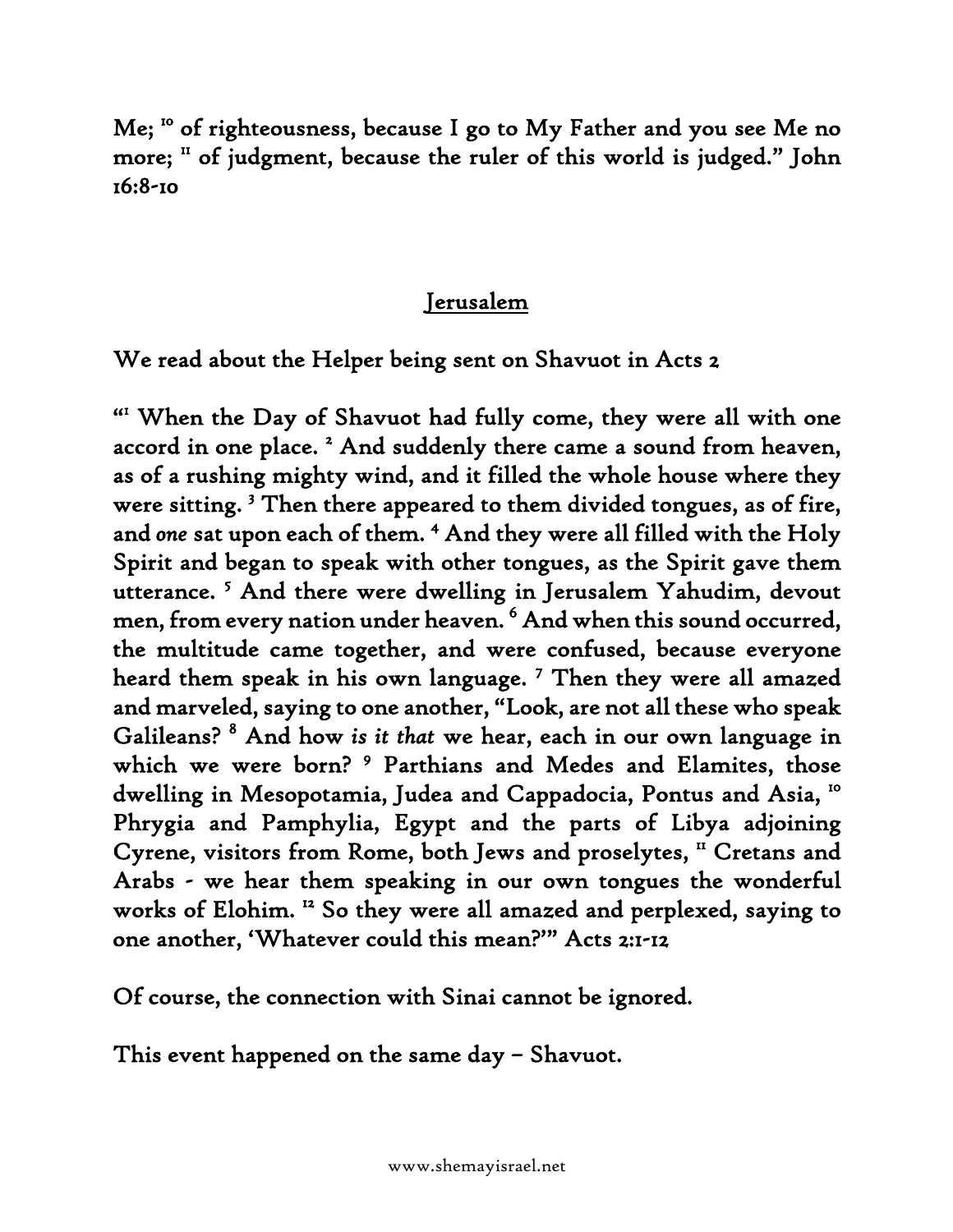The "sound from heaven", the "wind" and the "fire".

The people "heard" and "understood" in their own language.

So this was about language and all people hearing Elohim.

Instead of using the voice of a shofar, the Spirit gave utterance through the voices of men.

### The Prophets

Peter then stood up to explain what was happening.

 $14$  But Peter, standing up with the eleven, raised his voice and said to them, Men of Judea and all who dwell in Jerusalem, let this be known to you, and heed my words. 15 For these are not drunk, as you suppose, since it is *only* the third hour of the day.<sup>16</sup> But this is what was spoken by the prophet Joel: 17 *And it shall come to pass in the last days (afterward), says Elohim, that I will pour out of My Spirit on all flesh; Your sons and your daughters shall prophesy, Your young men shall see visions, Your old men shall dream dreams.*  18 *And on My menservants and on My maidservants I will pour out My Spirit in those days; and they shall prophesy.*  19 *I will show wonders in heaven above and signs in the earth beneath: blood and fire and vapor of smoke.* 20 *The sun shall be turned into darkness, and the moon into blood, before the coming of the great and awesome day of YHWH*. 21 *And it shall come to pass* t*hat whoever calls on the Name of YHWH* s*hall be saved."* Acts 2:14- 21

Peter is quoting Joel referring to a great outpouring before the coming Day of YHWH.

Those in Jerusalem experienced an outpouring before the judgment that was later rendered by the Romans, which was a "Day of YHWH" event.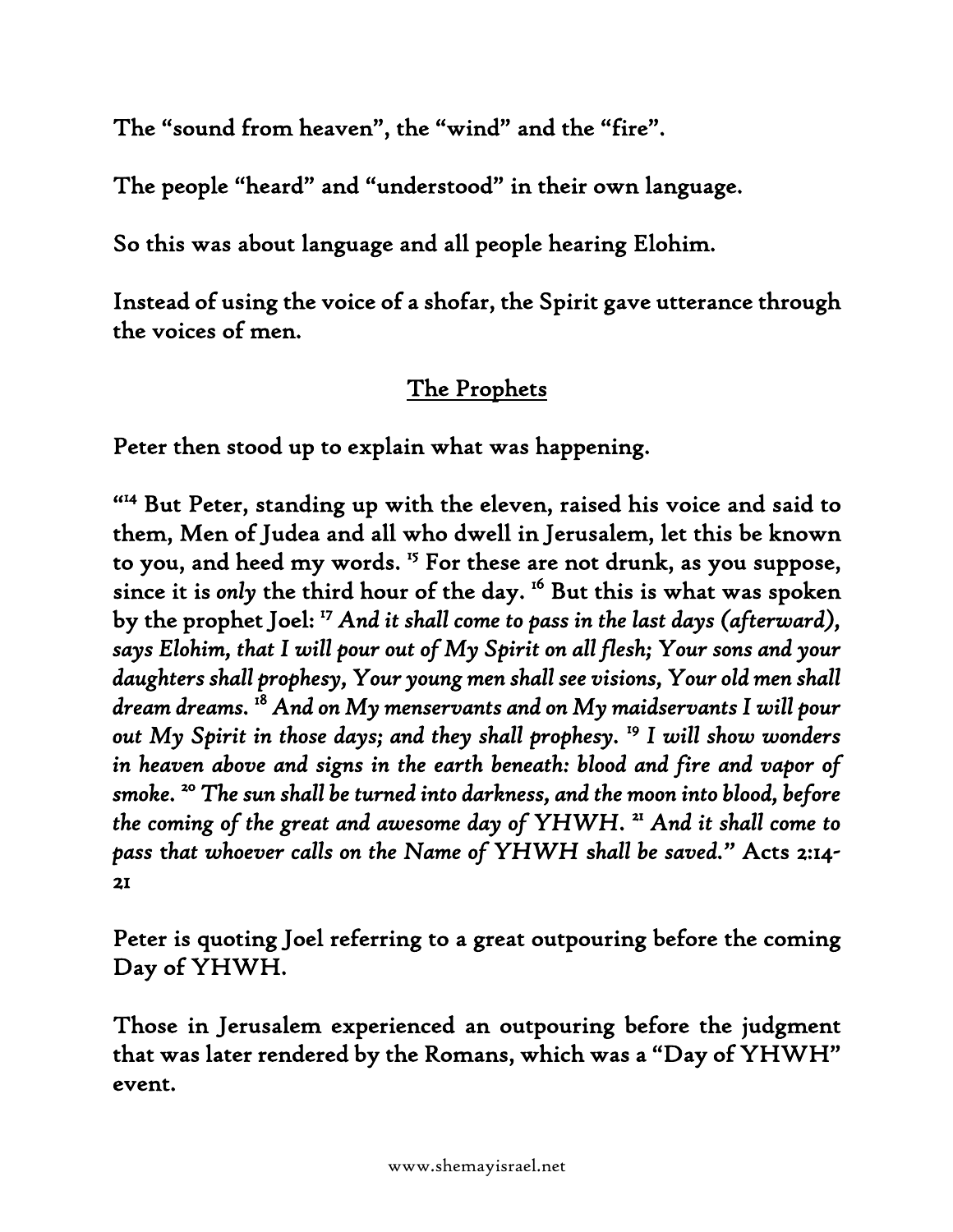We look forward to a future outpouring on Shavuot as well, prior to the Day of YHWH described in the Book of Revelation. The Day of YHWH was linked with the Jubilee in Isaiah.

"1 The Spirit of Adonai YHWH *is* upon Me, because YHWH has anointed Me to preach good tidings to the poor; He has sent Me to heal the brokenhearted, to proclaim liberty to the captives, and the opening of the prison to *those who are* bound; 2 To proclaim the acceptable year of YHWH, and the day of vengeance of our Elohim." Isaiah 61:1-2

Notice the emphasis on "proclaiming."

Proclaiming liberty and the acceptable Year of YHWH refers to the Jubilee year.

Proclaiming the day of vengeance refers to the Day of YHWH.

So we anticipate the Day of YHWH being linked to a Jubilee Year.

When Yisrael was brought out from judgment in Egypt and to the Land of Promise, it was supposed to occur all in the same year. So we look forward to being restored to the Land through a process of judgment and deliverance in a future year, as described in the Book of Revelation.

# The Messiah

Yahushua hinted of His part in that process when He read part of that portion as recorded in Luke 4:16-21

"<sup>16</sup> So He came to Nazareth, where He had been brought up. And as His custom was, He went into the synagogue on the Sabbath day, and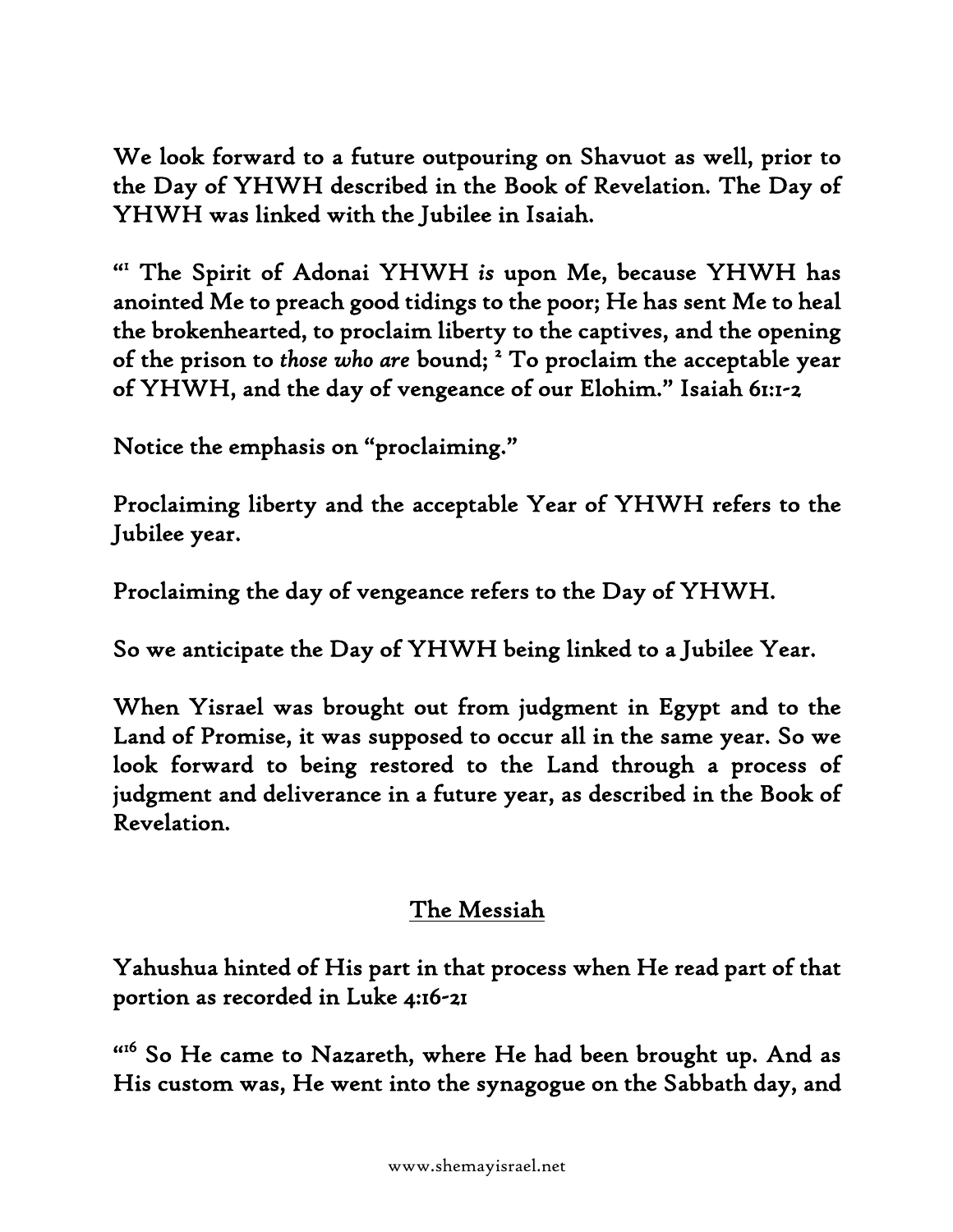stood up to read. <sup>17</sup> And He was handed the Scroll of the prophet Isaiah. And when He had opened the Scroll, He found the place where it was written: 18 'The Spirit of YHWH is upon Me, because He has anointed Me to preach the good news to the poor; He has sent Me to heal the brokenhearted, To proclaim liberty to the captives and recovery of sight to the blind, to set at liberty those who are oppressed;  $19$  To proclaim the acceptable year of YHWH.' 20 Then He closed the Scroll, and gave it back to the attendant and sat down. And the eyes of all who were in the synagogue were fixed on Him.<sup>21</sup> And He began to say to them, 'Today this Scripture is fulfilled in your hearing.'" Luke 4:16-21

Notice that he stopped short of reading the portion concerning the Day of YHWH. It seemed like He was declaring a Jubilee.

John the Immerser described how Yahushua will fulfill the Prophecy of Isaiah.

"<sup>I</sup> I indeed baptize you with water unto repentance, but He who is coming after me is mightier than I, whose sandals I am not worthy to carry. He will baptize you with the Set Apart Spirit and fire.<sup>12</sup> His winnowing fan *is* in His hand, and He will thoroughly clean out His threshing floor, and gather His wheat into the barn; but He will burn up the chaff with unquenchable fire." Matthew 3:11-12

We look forward to a Jubilee when we can be gathered and restored to the Covenant Land through Messiah.

# The Shavuot – Jubilee Connection

So Shavuot is a yearly reminder that we are operating within a greater cycle of seven "shemitah years" with the  $50<sup>th</sup>$  year being a Jubilee Year.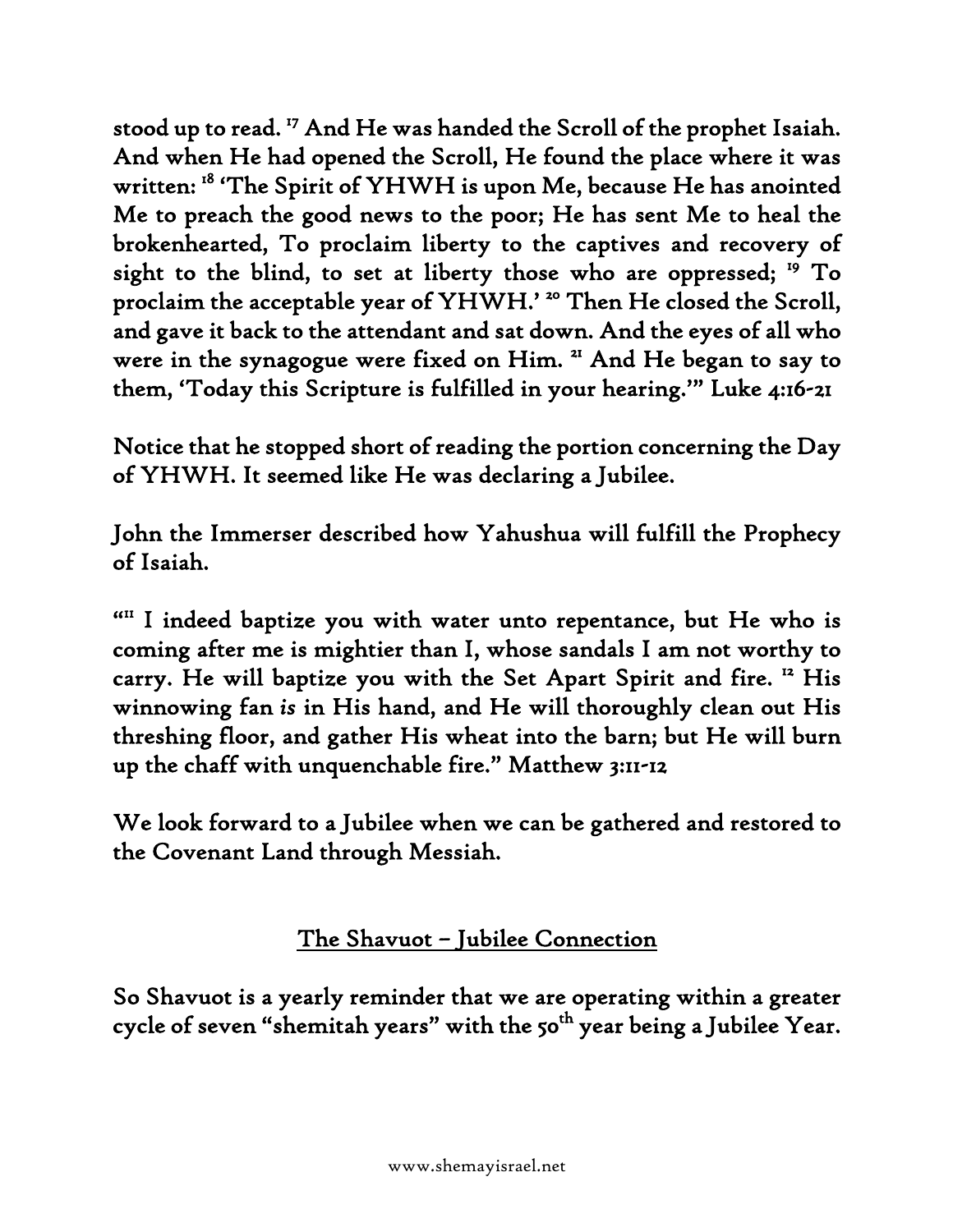Just as we rehearse counting the daily omer, from Unleavened Bread to Shavuot every year, we should be remembering the year count in the Jubilee cycle.

And that leads us to another mystery concerning the 120 years.

In Genesis 6 we read: "And YHWH said, 'My Spirit shall not strive with man forever, for he *is* indeed flesh; yet his days shall be one hundred and twenty years.'" Genesis 6:3

Notice that YHWH specifically referred to His Spirit and we see that His Spirit is intimately connected with Shavuot.

He was not talking about the span of an individual life being 120 years.

He was referring to the span of the Age of Man. The 120 years are Jubilee years (120 x 50 = 6,000 years).

So man would be given 6,000 years until the Sabbath millennium. That was the pattern we saw from the first week of creation.

Just as the Creation of Adam started the Age of Man – we look to the Son of Man, Yahushua the Second Adam, to restore Creation at the 120<sup>th</sup> Jubilee.

So as we go through these rehearsals we are anxiously awaiting the 120<sup>th</sup> Jubilee on Yom Kippur.

And as we celebrate Shavuot we should be considering the 120 days that Moses spent on the mountain after Shavuot, because that ties in with the rest of the Appointed Times.

Moses ultimately lived 120 years and did not enter into the promised land.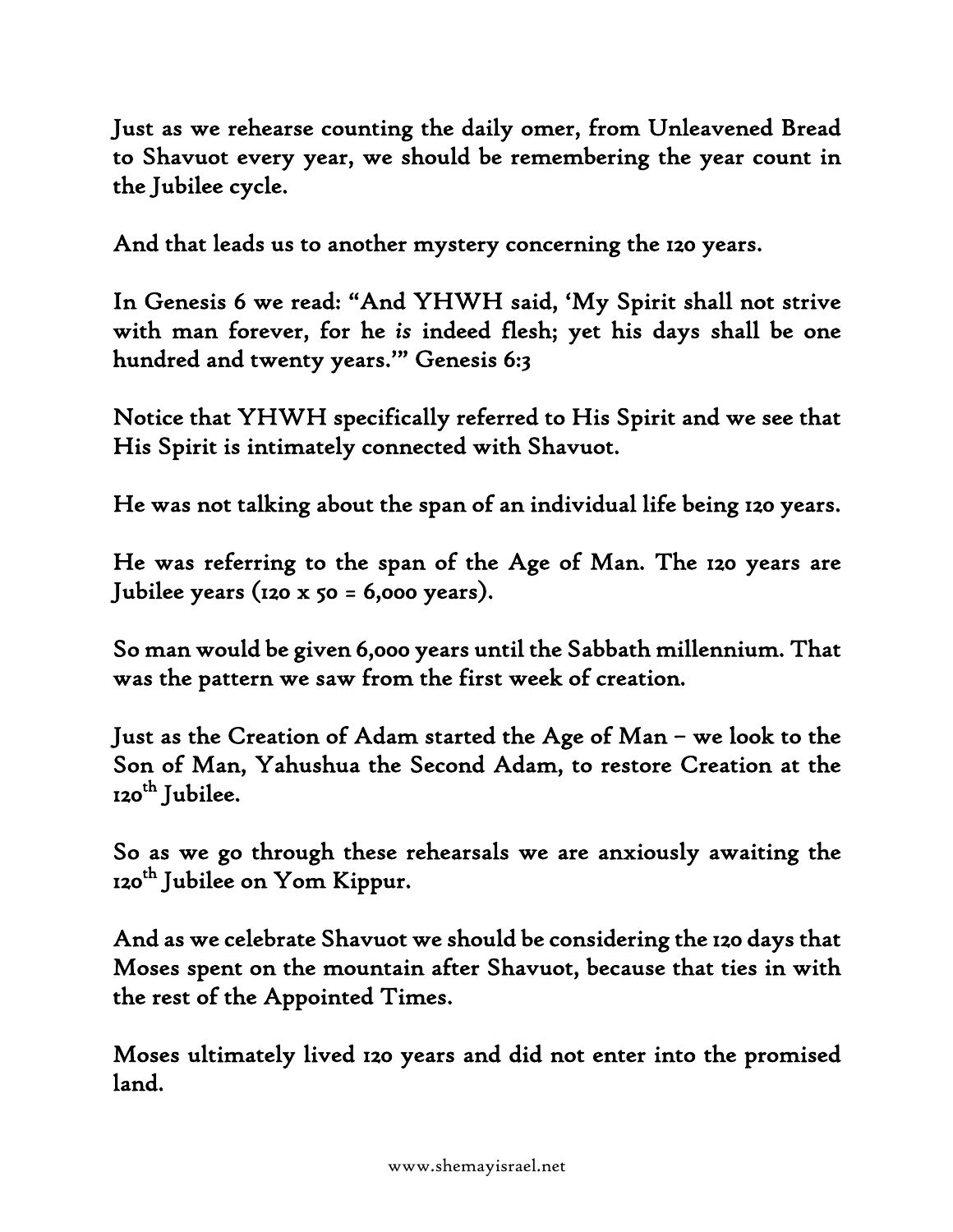Only after 40 years in the wilderness and the death of Moses, at 120 years of age, was Yisrael permitted to enter in under the leadership of Joshua – Yahushua.

This all points to Yahushua restoring Yisrael at the 120<sup>th</sup> Jubilee and interestingly spring wheat takes about 4 months – 120 days to mature.

So we watch and we count and we hope for that 120<sup>th</sup> Jubilee when Yahushua will return to harvest His wheat and restore us to the Land.

That is what we read in the Book of Revelation:

"14 Then I looked, and behold, a white cloud, and on the cloud sat *One* like the Son of Man, having on His head a golden crown, and in His hand a sharp sickle.<sup>15</sup> And another angel came out of the temple, crying with a loud voice to Him who sat on the cloud, "Thrust in Your sickle and reap, for the time has come for You to reap, for the harvest of the earth is ripe." <sup>16</sup> So He who sat on the cloud thrust in His sickle on the earth, and the earth was reaped." Revelation 14:14-16

# The Two Leavened Loaves

We began the cycle of the Appointed Times with the Passover a traditional watch night.

People ate unleavened bread and stayed up all night while death surrounded their homes and they were protected by the blood of the Lamb of Elohim.

Today is the "atzeret" – the conclusion of Passover and many celebrate Shavuot by staying up all night and treating it as a watchnight.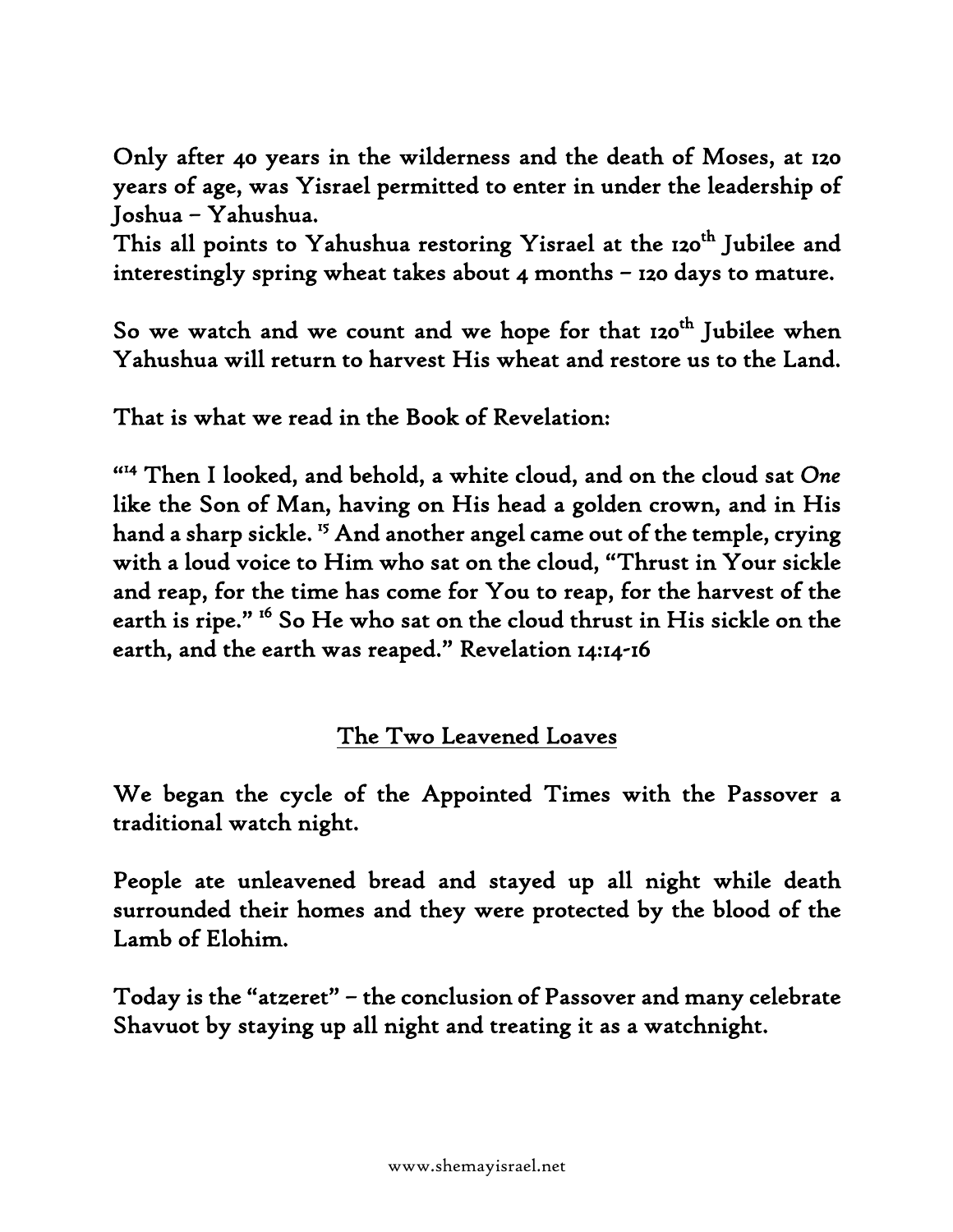We began Passover with an emphasis on Unleavened Bread and we conclude at Shavuot with an emphasis on leavened bread.

Here is the Command:

"<sup>15</sup> And you shall count for yourselves from the day after the Sabbath, from the day that you brought the sheaf of the wave offering: seven weeks shall be completed. <sup>16</sup> Count fifty days to the day after the seventh week; then you shall offer a new grain offering to YHWH.<sup>17</sup> You shall bring from your dwellings two wave *loaves* of two-tenths *of an ephah.* They shall be of fine flour; they shall be baked with leaven. They are the firstfruits to YHWH.<sup>18</sup> And you shall offer with the bread seven lambs of the first year, without blemish, one young bull, and two rams. They shall be *as* a burnt offering to YHWH, with their grain offering and their drink offerings, an offering made by fire for a sweet aroma to YHWH. 19 Then you shall sacrifice one kid of the goats as a sin offering, and two male lambs of the first year as a sacrifice of a peace offering. 20 The priest shall wave them with the bread of the firstfruits *as* a wave offering before YHWH, with the two lambs. They shall be holy to YHWH for the priest.<sup>21</sup> And you shall proclaim on the same day *that* it is a set apart rehearsal to you. You shall do no customary work *on it. It shall be* a statute forever in all your dwellings throughout your generations." Leviticus 23:15-21 (from Septuagint translation)

So at Shavuot we bring 2 leavened loaves of wheat bread.

Remember that in the House of Elohim were 12 unleavened loaves of bread on the Table of Showbread.

The House of YHWH was built on a threshing floor and John the Baptist said that the Messiah was coming to gather His wheat and burn the chaff.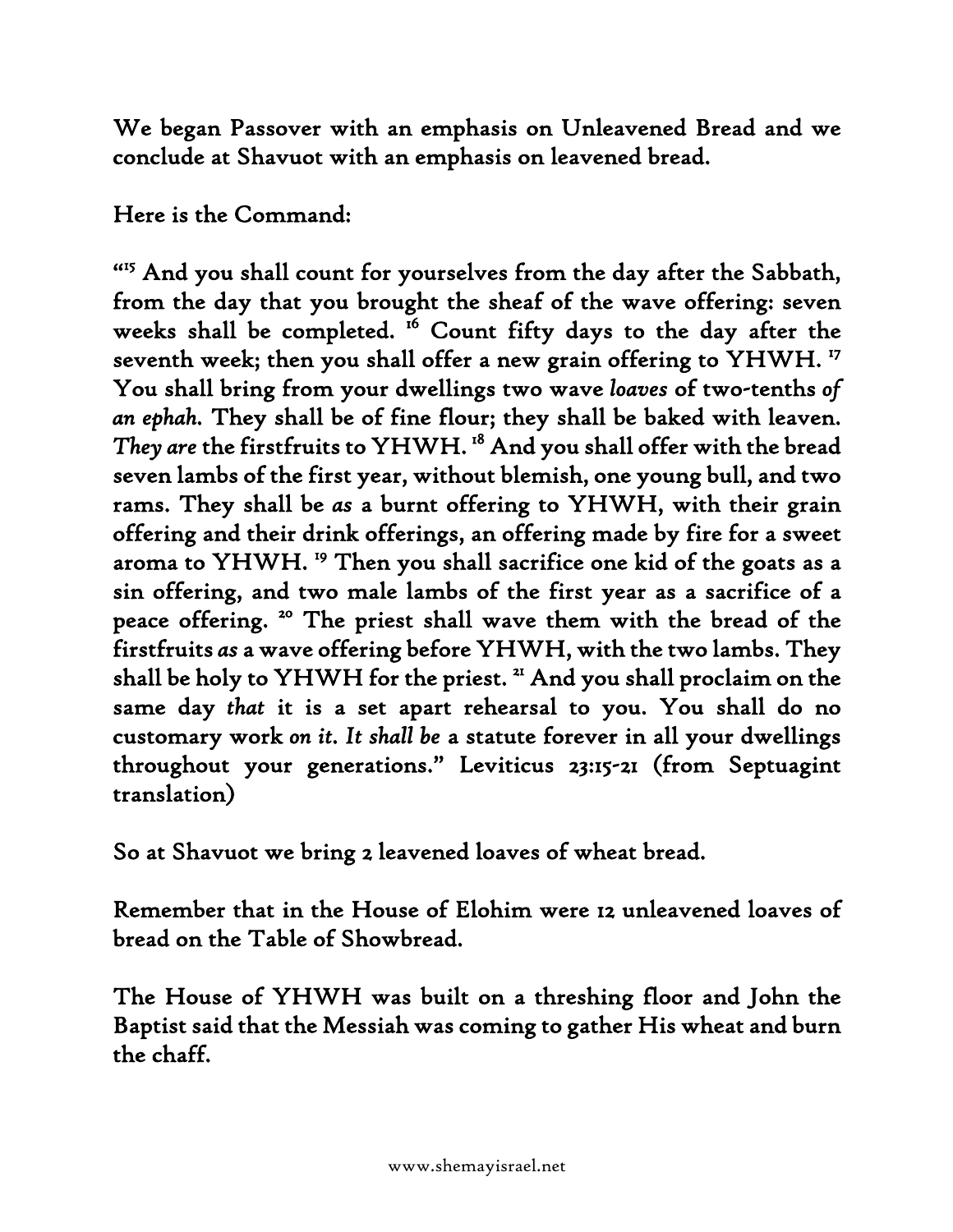Those who belong to Yahushua represent the wheat harvest and those 2 loaves are the 2 Houses of Yisrael returning to our Father's house.

Many think that leaven always represents sin. That is not the case.

Yahushua stated: "The kingdom of heaven is like leaven, which a woman took and hid in three measures of meal till it was all leavened." Matthew 13:33

The loaves at Shavuot represent the fullness of the Kingdom represented by the restored House of Yisrael in the Hands of the High Priest Yahushua. The Unleavened Bread at Passover was made quickly with no time to rise. The leavened loaves at Shavuot have been rising over the centuries as the time of the Gentiles, or the Nations, comes to a close.

### Conclusion

This leads us to the ultimate fulfillment of Shavuot when the Nations are brought back to YHWH. That is why there was an emphasis on language and people hearing and understanding Elohim.

It is a reversal of Babel when the Nations were divided and the languages confused.

That is why Yahushua commanded us to take this Good News to the Nations.

On this particular Appointed Time we are commanded to "proclaim on the same day that it is a set apart rehearsal to you."

The Hebrew word "qara" means: "to proclaim, to publish, to cry out."